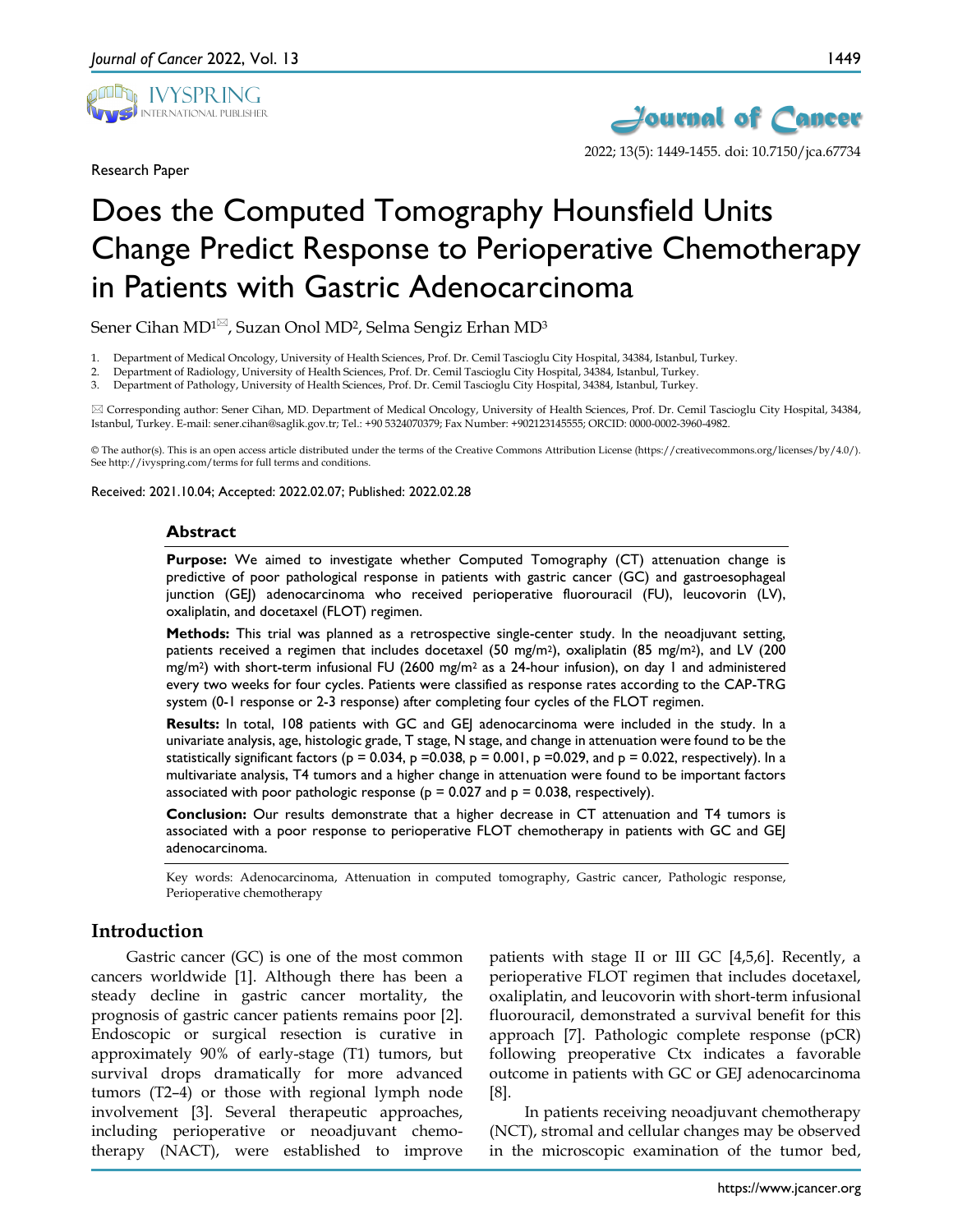although it being not specific. Neuroendocrine differentiation, giant cells and mitosis are observed alongside cellular changes, eosinophilic cytoplasm, cytoplasmic vacuolization, nuclear atypia and oncocytic differentiation. Stromal changes include giant cell granulomas, foamy histiocytes, hemosiderin-loaded macrophages, bizarre stromal fibroblasts, cholesterol clefts, vascular changes, dystrophic calcification, acellular mucin pools, and frequently detected fibrosis [9]. In a study by Becker K et al., they found more than half of the cancer patients that received NCT (66.7%) developed significant mural fibrosis in the tumor bed [11]. There are five classic tumor regression grading (TRG) systems, including the Mandard-TRG system, the Japanese Gastric Cancer Association (JGCA)-TRG system, College of American Pathologists (CAP)-TRG system, China-TRG system, and Becker-TRG system [12,13]. College of American Pathologists (CAP)-TRG system is commonly used to assess pathologic response by comparing cancer cellularity in core biopsy before treatment with the resected tumor after treatment. Pathologic complete response and near CR are defined as no viable cancer cells and single cells or rare small groups of cancer cells, respectively [12]. The accurate prediction of pathologic response is critical to continue or stop treatment and assess resectability concerning surgery and determine the most appropriate surgical procedure to fit the tumor stage considering the benefits and risks of surgery. In previous studies, re-evaluating tumor size by endoscopic ultrasonography and computed tomography (CT) after neoadjuvant chemotherapy in patients with GC appears to be insufficient in predicting pathological response [14,15]. Mide kanseri ve c tile ilişkili bir çok çalışma vardır. Ma Z et al. attempted to predict lymphovascular invasion with preoperative multiphasic dynamic CT in patients with advanced gastric adenocarcinoma [16]. Liu S et al. aimed to predict the histopathological features of gastric cancers by applying BT tissue analysis. [17]. A study that tracks HU alteration in order to assess the response of gastric cancers to chemotherapy has not been done, to our knowledge.

For this reason, different comparison methods are required to evaluate tumor response. HU is one of those methods.

The Hounsfield unit (HU) is a relative quantitative measurement of radio-density used by radiologists to interpret CT images. The absorption/ attenuation coefficient of radiation within a tissue is used during CT reconstruction to produce a grayscale image. The physical density of tissue is proportional to the absorption/attenuation of the X-ray beam. HU can have different values depending on the environment such as -1000 for air, 0 for water and 2000 for dense bone (cochlea). It is being used in the diagnosis and follow-up processes of various benign and malignant pathologies. Several studies have demonstrated that mean baseline HU may identify tumor aggressiveness and tumor response in different tumor types [18,19,20]. It is most commonly used to evaluate response of gastrointestinal stromal tumor to imatinib therapy in malignant diseases. In accordance with this purpose, CHOI criteria were created by using HU alterations [21].

Therefore, in this study, we aimed to investigate whether CT attenuation change is predictive of poor pathological response in patients with GC and GEJ adenocarcinoma who received perioperative FLOT regimen.

# **Materials and methods**

# **Study Population and Treatment**

This trial was planned as a retrospective singlecenter study. Medical details were obtained from the archive files of patients who had been treated with NACT between 2018 and 2020 for GC and GEJ adenocarcinoma in the medical oncology clinic of Prof. Dr. Cemil Tascioglu City Hospital. The inclusion criteria were as follows: (1) histologically confirmed primary gastric adenocarcinoma; (2) no prior history of surgery that might adversely affect the blood supply to the tumor; (3) no serious heart and renal insufficiency and other important viscera lesions; (4) performed baseline computed tomography before and after chemotherapy; (5) treated with systemic chemotherapy before surgery. The exclusion criteria were as follows: (1) incomplete clinical data at baseline; (2) poor quality ct images (i.e. motion artifacts); (3) patients who have not completed chemotherapy; (4) having received chemotherapy outside the FLOT regimen. 108 patients who met the criteria above were included in this study. Disease staging was performed according to Tumor, Node, Metastasis staging system 8th. Age and pathological results such as T stage, histological type, lymph node status, grade, data were obtained from the archive files of patients. Patients without a pathology report and archive files were excluded. The histological response was assessed according to the CAP-TRG system. Patients were grouped into T stages, N stages, and radiologically response (complete-near complete response, partial response, and stable disease) and classified as response rates according to the CAP-TRG system (0-1 response or 2-3 response) after completion of the NACT.

In the neoadjuvant setting, all patients had received a regimen that includes docetaxel (50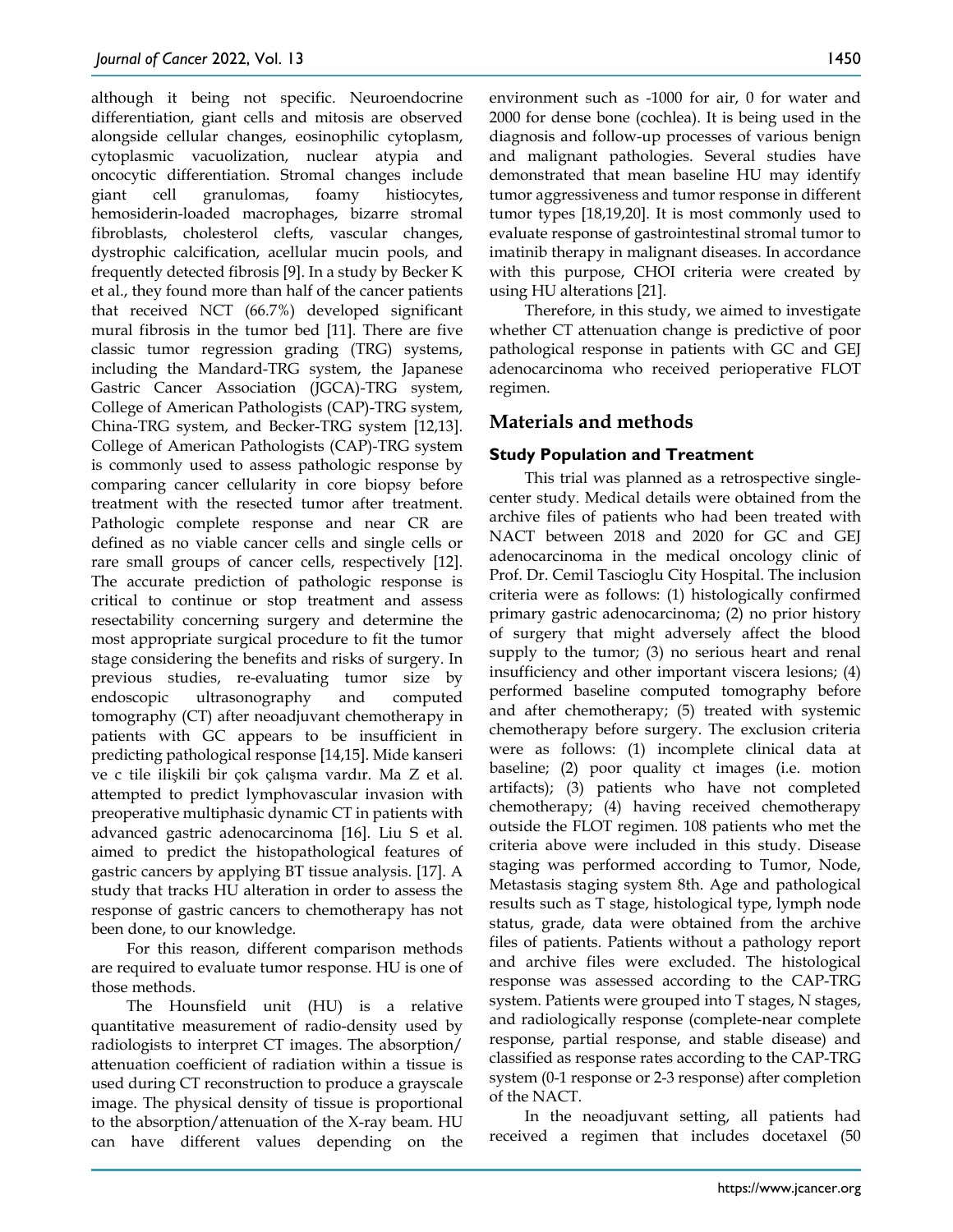mg/m<sup>2</sup>), oxaliplatin (85 mg/m<sup>2</sup>), and LV (200 mg/m<sup>2</sup>) with short-term infusional FU (2600 mg/m<sup>2</sup> as a 24-hour infusion), on day 1 and administered every two weeks (FLOT) for four cycles. All patients were evaluated by CT both at diagnosis and after completion of NACT.

# **Computed Tomography and Calculation of HU**

Computed tomography was performed at baseline and after four cycles of FLOT chemotherapy in all patients. Two radiologists with more than 8 years' experience with GC evaluated the CT images. Computed tomography examinations were performed with a multi-slice scanner (Philips Ingenuity 128 CT Scan) calibrated according to the manufacturer's specifications. An intravenous contrast agent was used. A slice thickness of 2.5 to 5 mm was used according to the size of the lesion. To determine pre-treatment attenuation values of gastric cancer, measurements were performed using free hand circular regions-of-interest (ROIs) covering the largest quantity of gastric pathologic tissue without any partial volume effect with adjacent structures. For post-chemotherapy attenuation values, measurements were performed using free hand circular ROIs covering the same region of pre-treatment. Additionally for each patients, single free hand ROIs value was used to compare pre- and post-treatment attenuation.

# **Statement of Ethics**

The study was performed following the declaration of Helsinki. The patients gave written informed consent before the study. Both patient consent and the approval of the University of Health Sciences Turkey, Prof. Dr. Cemil Taşçioğlu City Hospital ethics committee approval were received.

# **Statistical Methods**

SPSS 15.0 for Windows was used for statistical analysis. Descriptive statistics were given as a number and percentages for categorical variables, average, standard deviation, and minimum and maximum for numeric variables. The numerical variables meet the normal distribution condition, and comparisons of more than two independent groups were made using the Kruskal Wallis test, and did not meet the normal distribution condition comparisons of two independent groups were made using Mann Whitney U test. Comparisons of the ratios in the groups were made using the Chi-Square test. The determinant factors were examined by logistic regression analysis, and a statistical significance level of alpha was accepted as  $p < 0.05$ .

# **Results**

In total, 108 patients with GC and GEJ adenocarcinoma were included in the study. Seventythree patients were male, and the median age was 61 years. The most tumor localizations were cardia, corpus, antrum, and GEJ, respectively. ECOG PS of all patients was 0-1. Intestinal histology was observed in 92 patients. The percentages of patients with histologic grades I, II, and III were 7.4%, 43.5%, and 49.1%, respectively. The number of patients with T2, T3, and T4 disease was 10 (9.2%), 57 (52.8%), and 41 (38.0%), respectively. Five patients had N0 disease. Median sedimentation, CRP, and LDH levels were 32 mm/h, 10 mg/dl, and 186 IU/L, respectively. Median attenuation at diagnosis and after NACT were 60.5 HU and 49.5 HU, respectively, and the median change in attenuation was 12.5 HU. According to CAP-TRG system, 31 (28.7%) patients displayed a score 0-1 response (group A) and 77 (71.3%) patients displayed a score 2-3 response (group B) (Table 1). In radiologic assessment according to RECIST 1.1, the complete or near-complete response was seen in 19 patients (all of had score 0-1 pathologic response), partial response was seen in 63 patients (12 of had score 0-1 pathologic response and 51 of had scored 2-3 response), and the other 26 patients were reported as stable disease (14 of had score 2 pathologic response and 12 of had score 3 response).

According to the response status, the median age was 62.0 years and 59.0 years in groups A and B, respectively ( $p = 0.039$ ). The male/female ratio, ECOG PS, tumor localization, histology, sedimentation, lymph node status, attenuation at diagnosis, and after NACT were similar in both groups. The numbers of patients with grade I, II, and III disease were 5, 17, and 9, respectively, in group A and 3,30, and 44, respectively, in group B ( $p = 0.017$ ). The numbers of patients with T2, T3, and T4 were 8, 19, and 4, respectively, in group A and 2, 38, and 37, respectively, in group  $B$  ( $p < 0.001$ ). Median CRP and LDH levels were lower in group A than group B ( $p =$ 0.035 and 0.008, respectively). The median changes in attenuation were 7 HU and 14 HU in groups A and B, respectively ( $p = 0.016$ ) (Table 1).

In a univariate analysis, age, sex, T stage, N stage, histologic grade, CRP, LDH, attenuation at diagnosis, and change in attenuation were assessed to determine which factors were associated with the CAP-TRG 2-3 score. Age, histologic grade, T stage, N stage, and change in attenuation were found to be the statistically significant factors ( $p = 0.034$ ,  $p = 0.038$ ,  $p =$ 0.001,  $p = 0.029$ , and  $p = 0.022$ , respectively; (Table 2).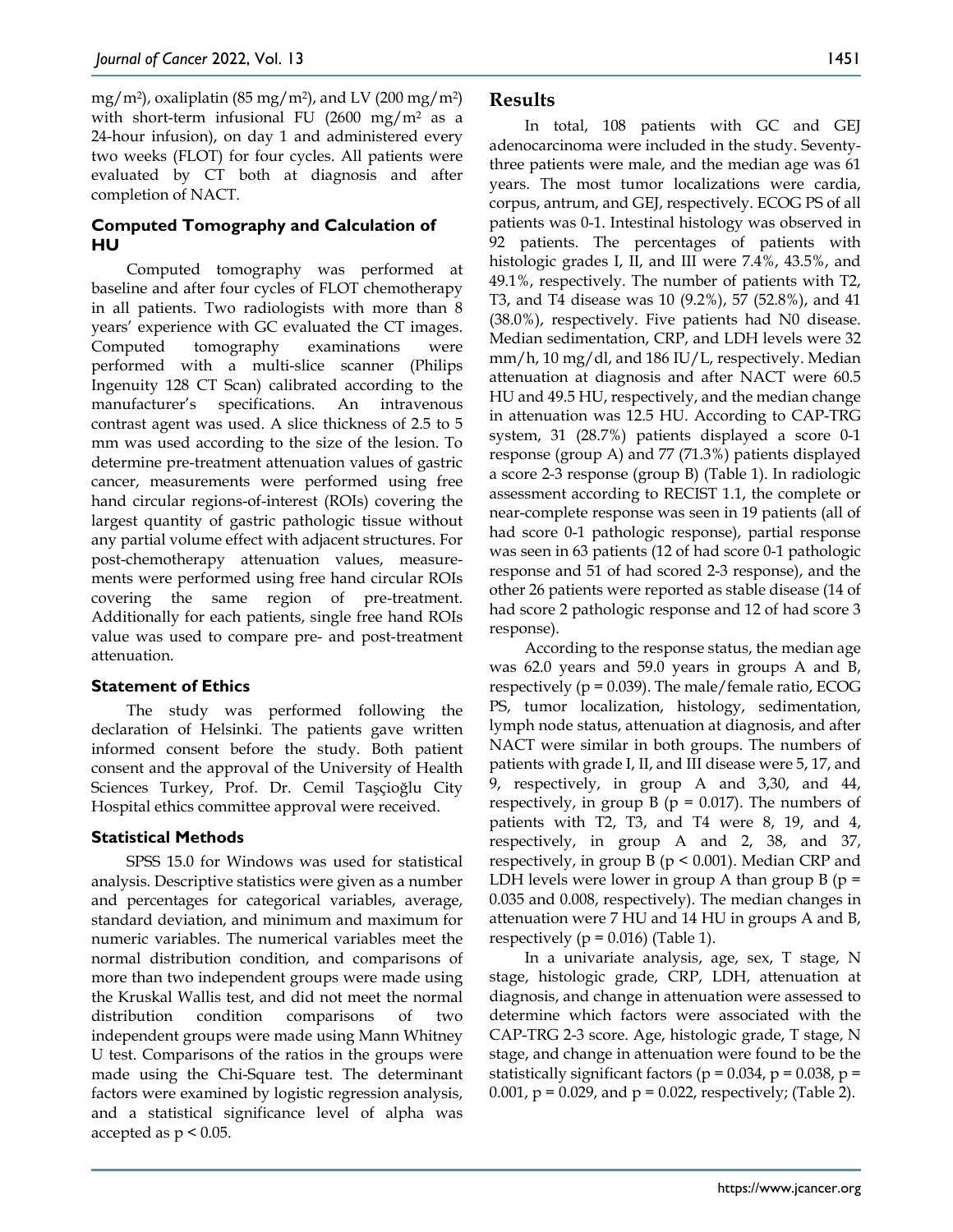| <b>Table 1.</b> Patient's characteristics and comparison of groups |  |  |
|--------------------------------------------------------------------|--|--|
|--------------------------------------------------------------------|--|--|

| Variables             | CAP-TRG score  |      |                |      |                |      | p          |
|-----------------------|----------------|------|----------------|------|----------------|------|------------|
|                       | All patients   |      | $0-1$ (n=31)   |      | $>2-3$ (n=77)  |      |            |
|                       | $(n=108)$      |      |                |      |                |      |            |
|                       | n              | $\%$ | n              | $\%$ | n              | %    |            |
| Gender                |                |      |                |      |                |      | 0.166      |
| Men                   | 73             | 67.6 | 24             | 77.4 | 49             | 63.6 |            |
| Women                 | 35             | 32.4 | 7              | 22.6 | 28             | 36.4 |            |
| <b>ECOG PS</b>        |                |      |                |      |                |      | 0.558      |
| 0                     | 90             | 83.3 | 28             | 90.3 | 62             | 80.5 |            |
| 1                     | 18             | 15.7 | 3              | 9.7  | 15             | 19.5 |            |
| Localization          |                |      |                |      |                |      | 0.077      |
| Cardia                | 30             | 27.8 | 8              | 25.8 | 22             | 28.6 |            |
| Corpus                | 25             | 23.1 | 12             | 38.7 | 13             | 16.9 |            |
| Antrum                | 29             | 26.9 | 8              | 25.8 | 21             | 27.3 |            |
| Diffuse               | 9              | 8.3  | $\overline{2}$ | 6.5  | 7              | 9.1  |            |
| <b>GEI</b>            | 15             | 13.9 | $\mathbf{1}$   | 3.2  | 14             | 18.2 |            |
| Grade                 |                |      |                |      |                |      | 0.017      |
| $\mathbf{1}$          | 8              | 7.4  | 5              | 16.1 | 3              | 3.9  |            |
| $\overline{2}$        | 47             | 43.5 | 17             | 54.8 | 30             | 39.0 |            |
| 3                     | 53             | 49.1 | 9              | 29.0 | 44             | 57.1 |            |
| Histology             |                |      |                |      |                |      | 1.000      |
| Diffuse               | 16             | 14.8 | $\overline{4}$ | 12.9 | 12             | 15.6 |            |
| Intestinal            | 92             | 85.2 | 27             | 87.1 | 65             | 84.4 |            |
| T stage               |                |      |                |      |                |      | < 0.001    |
| T <sub>2</sub>        | 10             | 9.3  | 8              | 25.8 | 2              | 2.6  |            |
| T <sub>3</sub>        | 57             | 52.8 | 19             | 61.3 | 38             | 49.4 |            |
| T <sub>4</sub>        | 41             | 38.0 | $\overline{4}$ | 12.9 | 37             | 48.1 |            |
| N stage               |                |      |                |      |                |      | 0.053      |
| N <sub>0</sub>        | 5              | 4.6  | $\overline{2}$ | 6.5  | 3              | 3.9  |            |
| N1                    | 33             | 30.6 | 12             | 38.7 | 21             | 27.3 |            |
| N <sub>2</sub>        | 38             | 35.2 | 14             | 45.2 | 24             | 31.2 |            |
| N <sub>3</sub>        | 32             | 29.7 | 3              | 9.7  | 29             | 37.7 |            |
|                       | Min/max Median |      | Min/max Median |      | Min/max Median |      |            |
|                       | 26/78          | 61   | 36/76          | 62   | 26/78          | 59   | p<br>0.039 |
| Age                   |                | 32   |                | 30   |                | 34   | 0.052      |
| Sedimentation 3/67    |                |      | 12/67          |      | 3/66           |      |            |
| <b>CRP</b>            | 1/54           | 10   | 1.84/54        | 5    | 1/48           | 12   | 0.035      |
| LDH                   | 119/892        | 186  | 120/350        | 178  | 119/892        | 200  | 0.008      |
| HU at                 | 40/120         | 60.5 | 40/104         | 55   | 40/120         | 62   | 0.071      |
| diagnosis<br>HU after | 27/100         | 49.5 | 30/94          | 51   | 27/100         | 48   | 0.574      |
| <b>NACT</b>           |                |      |                |      |                |      |            |
| HU change             | $-34/52$       | 12.5 | $-34/41$       | 7    | $-18/52$       | 14   | 0.016      |

**Abbreviations:** GEJ: gastroesophageal junction, CRP: C-reactive protein, LDH: Lactate Dehydrogenase HU: Hounsfield units, NACT: neoadjuvant chemotherapy, Min: minimum, Max: maximum, CAP: College of American Pathologist, TRG: Tumor response grade.



Figure 1. ROC curve of HU change to predict non-responder patients.

In a multivariate analysis, which included variables that revealed statistical significance in the univariate analysis, T4 tumors and a higher change in attenuation were found to be the important factors associated with poor pathologic response ( $p = 0.027$ and  $p = 0.038$ , respectively) (Table 3). The cut-off change in attenuation value to determine the CAP TRG 2-3 score was calculated as 10 HU (sensitivity 64.4% and specificity 64.0%) (Figure 1). The second multivariate analysis, including the cut-off value of change in attenuation, revealed that the T4 stage and ≥ 10 HU change were associated with poor response  $(p = 0.005$  and  $p = 0.014$ , respectively).

**Table 2.** Univariate and multivariate analysis for no response to **NACT** 

| Variables        |             |       | Univariate analysis |                    |       | Multivariate analysis |        |         |
|------------------|-------------|-------|---------------------|--------------------|-------|-----------------------|--------|---------|
|                  | p           | OR    | %95 CI              |                    | p     | OR                    | %95 CI |         |
| Male vs female   | 0.170       | 1.959 | 0.749 5.124         |                    |       |                       |        |         |
| Grade (Ref-1)    | 0.038       |       |                     |                    |       |                       |        |         |
| 2                | 0.178       |       |                     | 2.917 0.614 13.846 |       |                       |        |         |
| 3                | 0.009       |       |                     | 8.542 1.691 43.139 | 0.752 | 0.586                 | 0.021  | 16.073  |
| T stage (Ref-T2) | 0.001       |       |                     |                    |       |                       |        |         |
| T <sub>3</sub>   | 0.013       | 8     |                     | 1.545 41.425 0.206 |       | 4.791                 | 0.422  | 54.343  |
| T <sub>4</sub>   | $<0.001$ 37 |       |                     | 5.751 238.03       | 0.027 | 31.718 1.495          |        | 672.915 |
| N stage (Ref     | 0.029       |       |                     |                    |       |                       |        |         |
| $N0-1$           |             |       |                     |                    |       |                       |        |         |
| N2               | 1.000       | 1     | 0.394 2.54          |                    |       |                       |        |         |
| N3               | 0.013       |       |                     | 5.639 1.448 21.952 | 0.264 | 5.321                 | 0.283  | 100.188 |
| Age              | 0.034       | 0.954 | 0.914 0.997         |                    | 0.677 | 1.015                 | 0.946  | 1.089   |
| <b>CRP</b>       | 0.243       | 1.028 | 0.982 1.076         |                    |       |                       |        |         |
| <b>LDH</b>       | 0.929       | 1     | 0.996               | 1.003              |       |                       |        |         |
| HU at diagnosis  | 0.106       | 1.024 | 0.995               | 1.054              |       |                       |        |         |
| HU change        | 0.022       |       | 1.042 1.006 1.08    |                    | 0.038 | 1.11                  | 1.006  | 1.224   |
| .                |             |       |                     |                    |       |                       |        |         |

**Abbreviations:** CRP: C-reactive protein, LDH: Lactate Dehydrogenase HU: Hounsfield units.

**Table 3.** Multivariate analysis (Backward method) for no response to NACT

| Variables            | P     | OR     | %95 CI |         |
|----------------------|-------|--------|--------|---------|
| T stage (Ref:T2)     | 0.014 |        |        |         |
| T3                   | 0.090 | 5.594  | 0.763  | 41.004  |
| T4                   | 0.005 | 30.601 | 2.855  | 328.024 |
| N stage (Ref:N0-1)   | 0.109 |        |        |         |
| N2                   | 0.127 | 0.344  | 0.087  | 1.353   |
| N <sub>3</sub>       | 0.497 | 1.951  | 0.284  | 13.405  |
| HU change <10 vs ≥10 | 0.014 | 4.607  | 1.355  | 15.671  |
|                      |       |        |        |         |

**Abbreviations:** See Table 1.

#### **Discussion**

We planned this study retrospectively to detect whether CT attenuation change is predictive of pathological response in patients with GC and GEJ adenocarcinoma who received the perioperative FLOT regimen. In order to rule out the alterations in the efficacy of various chemotherapy regimens, we evaluated only the patients who received the FLOT regimen. We found a serious discrepancy between the restaging by CT and the pathological response, especially in patients with a radiologically partial response. However, we found that higher decrease in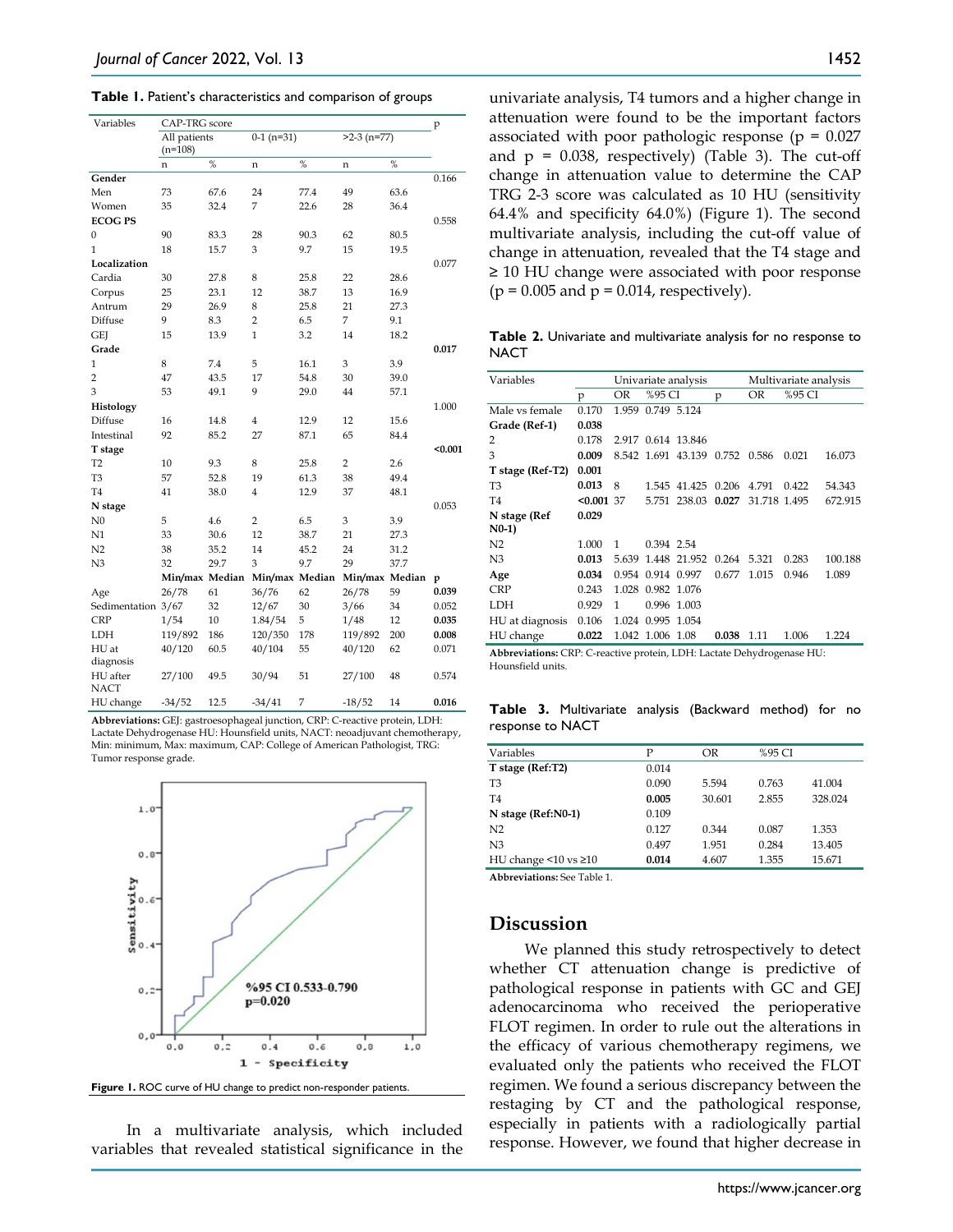attenuation was a negative predictor for poor pathologic response in GC and GEJ adenocarcinoma. In other words, there being no or little to changes in HU rates was coherent with the pathological good response. Additionally, we found that the T4 tumor was associated with a poor pathological response to NACT.

There are various studies focused on factors associated with pathologic response to NACT in GC patients. In several studies, tumor differentiation was found to be significantly associated with pathological response, whereas it was seen that grade did not have a significant effect on pathological response in other studies [22,23,24]. Additionally, various studies have demonstrated that a T4 tumor is associated with a poor response to NACT [24,25]. In the present study, we found that the T4 stage was associated with a poor response, whereas grade was not related to pathological response, consistent with previous results.

Previous studies have reported that the contrastenhanced CT demonstrated a greater advantage in evaluating the T3-4 stage of gastric cancer with increased accuracy than the T1-2 stage [26,27]. Several studies have focused on the relationship between CT attenuation and prognosis in patients with GC. A study published in 2017 demonstrated that the maximum HU value represents the highest degree of tumor enhancement reflecting the more aggressive tumors [28]. In another study that investigated the predictive value of CT at diagnosis for early recurrence and metastasis in GC patients, it was found that compared with patients without recurrence and metastasis, those with recurrence and metastasis demonstrated higher CT values in the arterial and venous phases [29]. Both higher T stage accuracy, predictive, and prognostic importance of CT attenuation in GC patients may be related to increased neovascularization [30]. However, these studies generally appear to guide initial treatment selection. The perioperative FLOT regimen is widely accepted for initial treatment in patients with  $\geq$  T2-stage or lymph node-positive GC [7]. Therefore, evaluation of the response to NACT has become especially important.

In previous studies, re-evaluating tumor downstaging by CT after neoadjuvant chemotherapy in patients with GC appears insufficient in predicting pathological response. In a cohort evaluation within a prospective randomized phase II COMPASS study, the accuracy of radiologic diagnosis after neoadjuvant chemotherapy was assessed, and it was found that overall radiologic accuracy was 42.7% for T-staging

and 44% for N-staging. Similarly, in another study, restaging by CT after neoadjuvant chemotherapy in patients with GC was found to be inaccurate [14,15]. Furthermore, in the present study, we found a serious discrepancy between the tumor evaluation according to RECIST and the pathological response, especially in patients with a partial radiological response. However, the higher decrease in CT attenuation was an important factor in predicting non-response to NACT in our study. The higher decrease in CT attenuation may be that most of the patients with poor pathological response were radiologically in the partial response group and had T4 tumors. The complete pathological response is associated with marked fibrosis, inflammation, and areas of bleeding to a certain extent, while a partial response is less common with fibrosis [31]. Additionally, T3-4 tumors have higher neovascularization and histological grade rather than T1-2 tumors [28]. These aggressive tumors have necrotic tissue spontaneously or respond to chemotherapy. Necrosis, bleeding, and inflammation decrease the CT attenuation, whereas fibrosis increases the HU [32].

In our study, a patient with low HU alteration had pathologically high fibrosis (Figure 2), while another patient with high HU alteration did not respond well to chemotherapy and fibrosis was almost nonexistent (Figure 3). The aim of this study is whether HU alterations can help evaluate the response to chemotherapy in patients with gastric cancer who receiver NAKT. As a matter of fact, at the end of our study the difference in HU alteration being minor was found to be associated with a good pathological response (Figure 2). The relation between HU alteration and histological changes in the tumor bed may be the subject of another study.

Our trial has a few limitations. First, this study was planned retrospectively, which may lead to several biases. Additionally, we could not pre-contrast series for attenuation. Conversely, our study is important because it is the first study focused on this specific subject, has a higher number of patients than other studies, and used a relatively homogeneous group.

Our results demonstrate that a higher decrease in CT attenuation and T4 tumor is associated with a poor response to perioperative FLOT chemotherapy in patients with GC and GEJ adenocarcinoma. Furthermore, our results suggest a more careful evaluation is required in patients with radiologically partial response. However, these results need to be supported by prospective randomized controlled trials.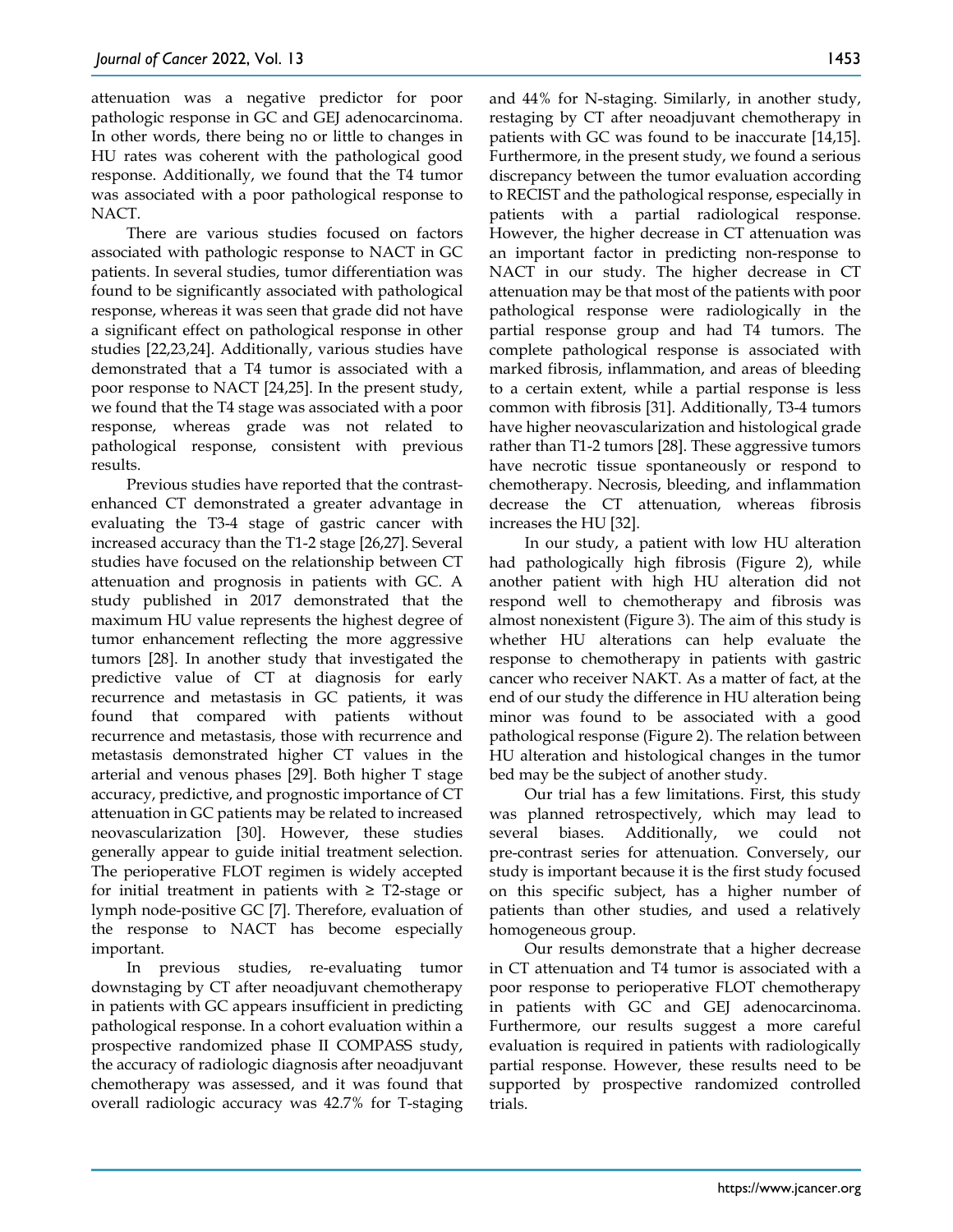

3] (1) Number of voxels [voxels] (2) Volume [mm3] (2) Volume [cm3] (2) Minimum [hnsf'U] Maximum [hnsf'U] Mean [hnsf'U] Median [hnsf'U] Standard Deviation [hnsf'U]

| 626                               |                     | 650.047             | 0.650047                  | $-220$                         | 115 | 32.8195              |                        | 32.1054                      |
|-----------------------------------|---------------------|---------------------|---------------------------|--------------------------------|-----|----------------------|------------------------|------------------------------|
| <b>Number of</b><br>voxels [voxel | Volume [mm3]<br>(2) | Volume [cm3]<br>(2) | <b>Minimum</b><br>[hnsfU] | e<br><b>Maximum</b><br>[hnsfU] |     | <b>Mean [hnsf'U]</b> | <b>Median [hnsf'U]</b> | <b>Standard</b><br>Deviation |
| 307                               | 439.167             | 0.439167            | $-39$                     | 103                            |     | 46.6743              |                        | 24.0322                      |

Figure 2. Patient responding well to NAC. Free hand circular ROIs covering the same region of pre (a) and post (b) treatment. HU values pre (d) and post (e) NAC. Diffuse fibrosis in pathology specimen (c).



tumber of voxels [voxels] (2) Volume [mm3] (2) Volume [cm3] (2) Minimum [hnsf'U] Maximum [hnsf'U] Mean [hnsf'U] Median [hnsf'U] Standard Deviation [hnsf'U]

| 2810                       | 1260.59             | 1.26059             | $-89$                     | 121<br>Έ           | 37.2922              | 28.517                 |                              |
|----------------------------|---------------------|---------------------|---------------------------|--------------------|----------------------|------------------------|------------------------------|
| Number of<br>voxels [voxel | Volume [mm3]<br>(2) | Volume [cm3]<br>(2) | <b>Minimum</b><br>[hnsfU] | Maximum<br>[hnsfU] | <b>Mean [hnsf'U]</b> | <b>Median [hnsf'U]</b> | <b>Standard</b><br>Deviation |
| 433                        | 412.941             | 0.412941            | $-31$                     | 82                 | 27.7413              | 28                     | 19.0595                      |

Figure 3. Patient responding poorly to NAC. Free hand circular ROIs covering the same region of pre (a) and post (b) NAC. HU values pre (d) and post (e) NAC. Postop pathology specimen. Almost no fibrosis (c).

# **Acknowledgements**

#### **Funding**

This research did not receive any specific grant from funding agencies in the public, commercial, or not-for-profit sectors.

#### **Author Contributions**

Concept – SC, SO, SSE; Design – SC, SO; Supervision – SC, SO; Resources – SC, SO; Materials – SC; Data Collection and/or Processing – SSE; Analysis and/or Interpretation – SO, SSE; Literature

Search – SC, SSE; Manuscript Writing – SC; Critical Review – SC, SO; Other – SC, SO, SSE.

# **Competing Interests**

The authors have declared that no competing interest exists.

#### **References**

- Jemal A, Bray F, Center MM, et al. Global cancer statistics. CA Cancer J Clin. 2011; 61: 69-90.
- 2. Bertuccio P, Chatenoud L, Levi F, et al. Recent patterns in gastric cancer: a global overview. Int J Cancer. 2009; 25: 666-73.